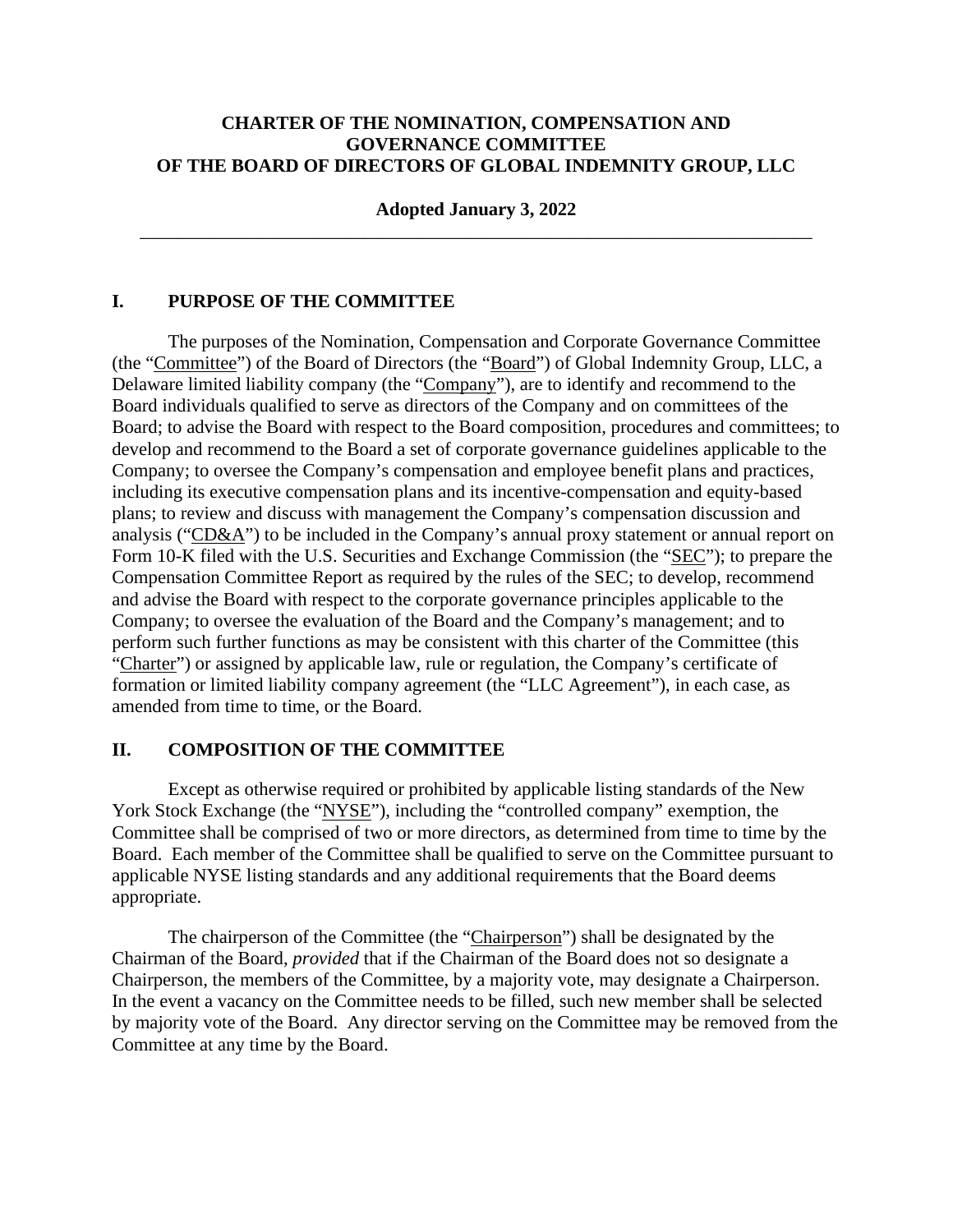#### **III. MEETINGS AND PROCEDURES OF THE COMMITTEE**

The Committee shall meet (which may be telephonically or otherwise as set forth below) at least one time annually or more frequently as it shall determine is reasonably necessary to carry out its duties and responsibilities. The Chairperson or a majority of the members of the Committee may call special meetings of the Committee. The Committee, in its discretion, may request that any directors, officers, or employees of the Company, or other persons whose advice and counsel are sought by the Committee, attend any meeting of the Committee and/or provide such pertinent information as the Committee requests. Subject to the limited liability company agreement of the Company, a majority of the members of the Committee present in person or by means of a conference telephone or other communications equipment by means of which all persons participating in the meeting can hear each other shall constitute a quorum. If the Chairman of the Board is a Committee member, the Chairman of the Board must be part of the majority to constitute a quorum (the "Participation Requirement"). The Chairman of the Board may waive, in writing, the Participation Requirement.

The Committee may form subcommittees (including ad hoc committees) for any purpose that the Committee deems appropriate and may delegate to such subcommittees such power and authority as the Committee deems appropriate; *provided*, *however*, that no subcommittee shall consist of fewer than two members; and, *provided further*, that the Committee shall not delegate to a subcommittee any power or authority required by applicable law, regulation or listing standard to be exercised by the Committee as a whole.

Following each of its meetings, the Committee shall, as appropriate, deliver a report on the meeting to the Board, including a description of all actions taken by the Committee at the meeting. The Committee shall keep written minutes of its meetings, which minutes shall be maintained with the books and records of the Company.

The Committee shall fix its own rules of procedure, which shall be consistent with applicable law and rules and regulations, the Company's limited liability company agreement and this Charter, in each case, as amended from time to time.

### **IV. DUTIES AND RESPONSIBILITIES OF THE COMMITTEE**

#### A. **Board Candidates and Nominees**

The Committee shall have the following goals and responsibilities with respect to Board candidates and nominees, subject to the provisions of the LLC Agreement dealing with "Designated Directors" (as defined in Section 5.3(a) thereof) (the "Designated Director Provisions"):

(i) To identify, recruit and, if appropriate, interview candidates to fill positions on the Board, including persons suggested by shareholders or others. The Committee may, if it deems appropriate, establish procedures to be followed by shareholders in submitting recommendations for Board candidates.

(ii) To review the background and qualifications of individuals being considered as director candidates, the Committee shall look at the following attributes and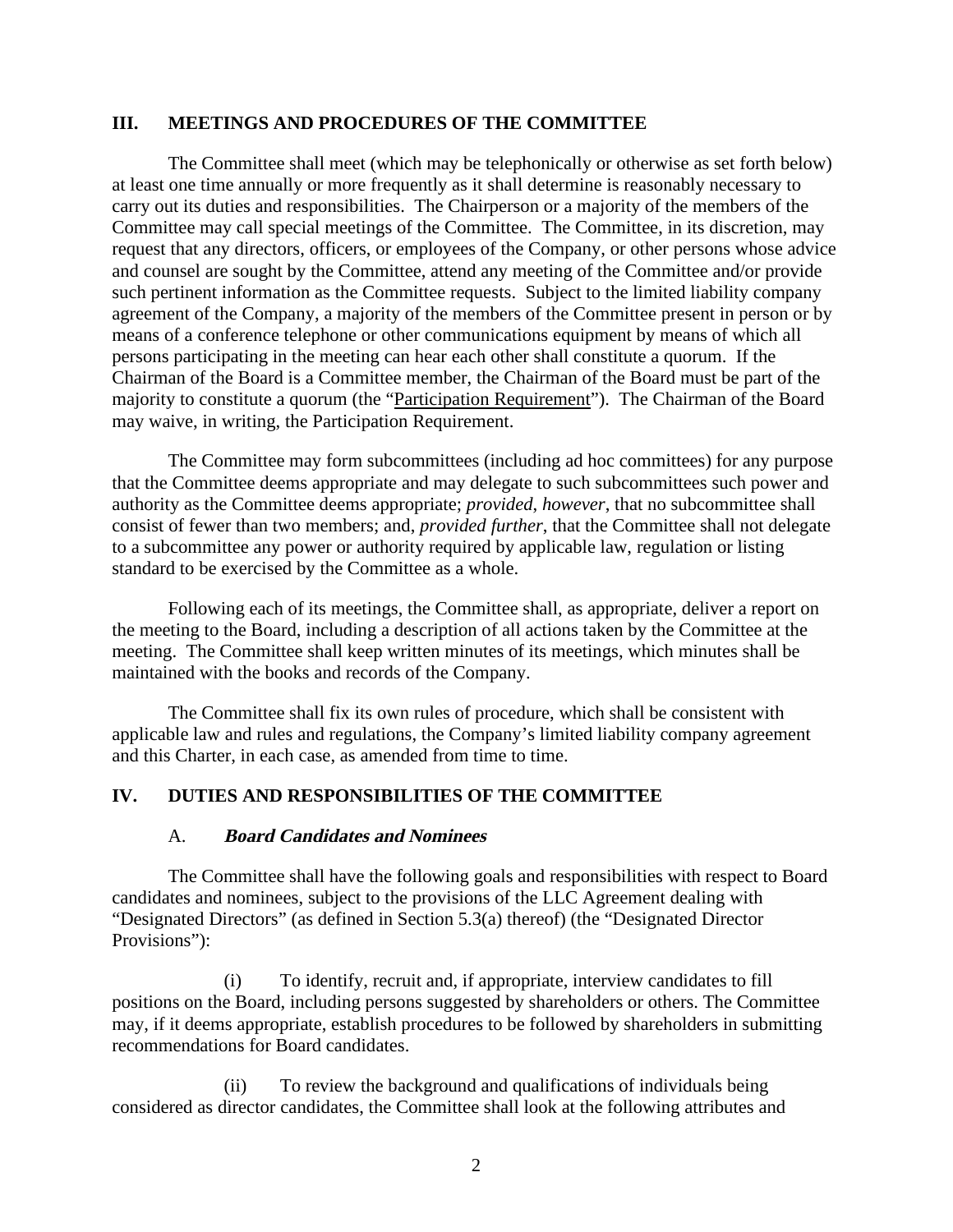criteria of candidates: experience, skills, expertise, diversity, personal and professional integrity, business judgment, time availability in light of other commitments, dedication, potential conflicts of interest and such other relevant factors that the Committee considers appropriate to enhance the Board's ability to manage and direct the affairs and business of the Company, including, when applicable, to enhance the ability of committees of the Board to fulfill their duties and/or to satisfy any requirements imposed by applicable law, regulation or NYSE listing standards.

(iii) To recommend to the Board the director nominees for election by the shareholders or appointment by the Board, as the case may be, pursuant to the limited liability company agreement of the Company, which recommendations shall be consistent with the Board's criteria for selecting new directors established by the Board from time to time.

(iv) To review the suitability for continued service as a director of each Board member when his or her term expires and when he or she has a significant change in status, including but not limited to an employment change, and to recommend whether or not the director should be re-nominated.

(v) To maintain an orientation program for new directors and, to the extent deemed desirable, continuing education programs for directors.

# B. **Board Composition and Procedures**

The Committee shall have the following goals and responsibilities with respect to the composition and procedures of the Board as a whole:

(i) To review annually with the Board the composition of the Board as a whole and to recommend, if necessary, measures to be taken so that the Board reflects the appropriate balance of knowledge, experience, skills, expertise and diversity required for the Board as a whole and contains at least the minimum number of independent directors required by NYSE.

(ii) To review periodically the size of the Board and to recommend to the Board any appropriate changes.

(iii) To make recommendations on the frequency and structure of Board meetings.

(iv) To make recommendations concerning any other aspect of the procedures of the Board that the Committee considers warranted, including but not limited to procedures with respect to the waiver by the Board of any Company rule, guideline, procedure or corporate governance principle.

# C. **Board Committees**

The following shall be the goals and responsibilities of the Committee with respect to the committee structure of the Board: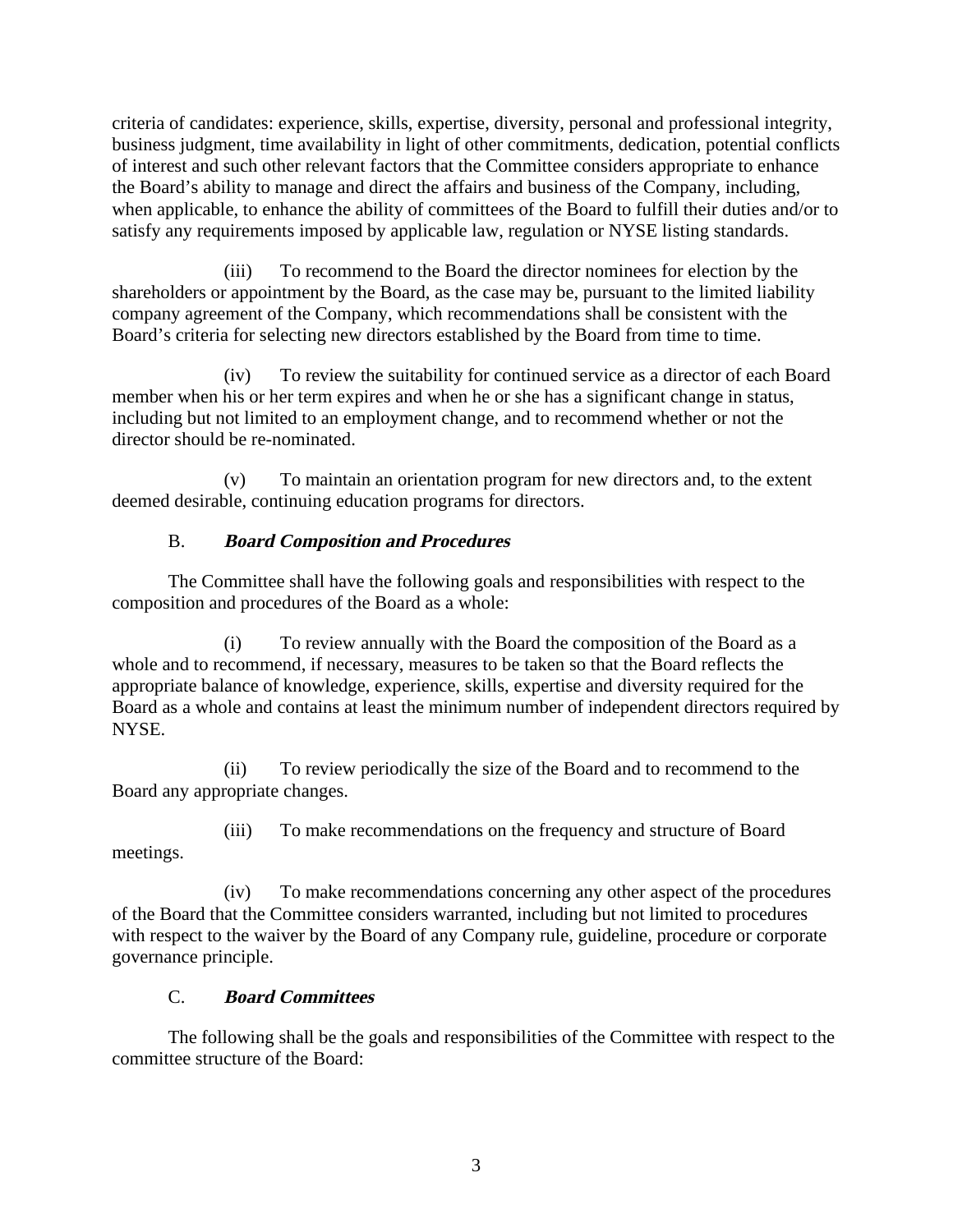(i) Upon the request of the Board or the Chairman of the Board, to make recommendations to the Board regarding the size and composition of each standing committee of the Board, including the identification of individuals qualified to serve as members of a committee, including the Committee, and to recommend individual directors to fill any vacancy that might occur on a committee, including the Committee.

(ii) To monitor the functioning of the committees of the Board and to make recommendations for any changes, including the creation and elimination of committees.

(iii) Upon the request of the Board or the Chairman of the Board, to review annually committee assignments and the policy with respect to the rotation of committee memberships and/or chairpersonships, and to report any recommendations to the Board.

(iv) To recommend that the Board establish such special committees as may be desirable or necessary from time to time in order to address ethical, legal or other matters that may arise. The Committee's power to make such a recommendation under this Charter shall be without prejudice to the right of any other committee of the Board, or any individual director, to make such a recommendation at any time.

# D. **Board and Committee Compensation**

(i) Upon the request of the Board or the Chairperson, the Committee shall evaluate annually the appropriate level of compensation for Board and committee service (including service as a chairperson of any committee) by non-employee members of the Board.

# E. **Executive Compensation**

The Committee shall have, among others, the following duties and responsibilities with respect to the Company's executive compensation plans:

(i) To review at least annually the goals and objectives of the Company's executive compensation plans, and amend, or recommend that the Board amend, these goals and objectives if the Committee deems it appropriate.

(ii) To review at least annually the Company's executive compensation plans in light of the Company's goals and objectives with respect to such plans, and, if the Committee deems it appropriate, adopt, or recommend to the Board the adoption of, new, or the amendment of existing, executive compensation plans.

(iii) Upon the request of the Board or the Chairman of the Board, to evaluate annually the performance of the CEO in light of the goals and objectives of the Company's executive compensation plans, and determine and approve, or make recommendations to the Board with respect to, the CEO's compensation level based on this evaluation; *provided*, *however*, that if two members of the Committee are not "non-employee directors" within the meaning of Rule 16b-3 of the Exchange Act, the Committee shall request that the Board make determinations with respect to compensation that is subject to Section 16 of the Exchange Act. In determining the long-term incentive component of the CEO's compensation, the Committee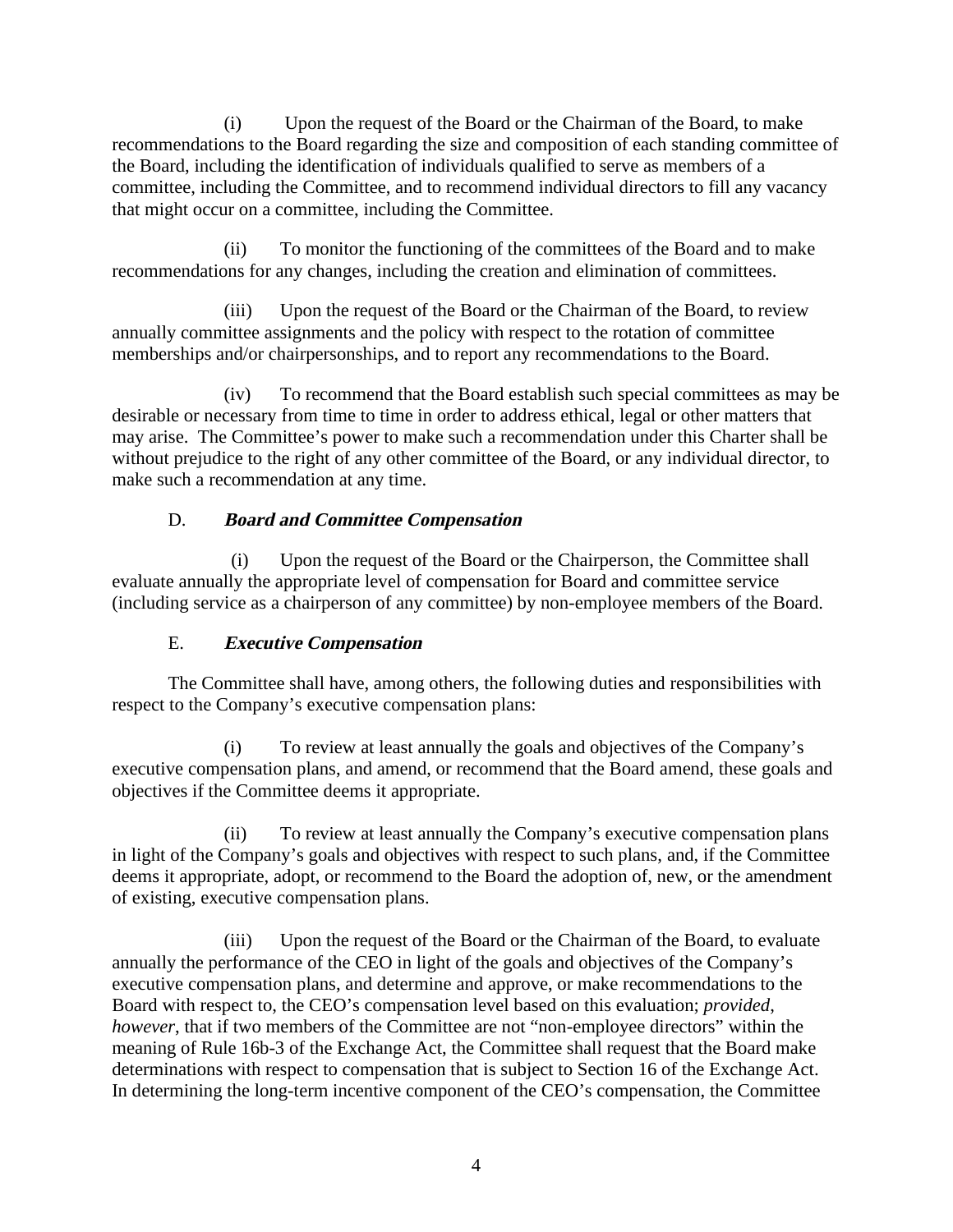shall consider factors as it determines relevant, which may include, for example, the Company's performance and relative shareholder return, the value of similar awards to chief executive officers of comparable companies, and the awards given to the CEO of the Company in past years. The Committee shall discuss the CEO's compensation with the Board. The CEO may not be present during voting or deliberations on his or her compensation.

(iv) To evaluate annually the performance of the other executive officers of the Company in light of the goals and objectives of the Company's executive compensation plans, and determine and approve, or make recommendations to the Board with respect to the compensation of such other executive officers; *provided*, *however*, that if two members of the Committee are not "non-employee directors" within the meaning of Rule 16b-3 of the Exchange Act, the Committee shall request that the Board make determinations with respect to compensation that is subject to Section 16 of the Exchange Act. To the extent that long-term incentive compensation is a component of such executive officer's compensation, the Committee (or the Board, if requested by the Committee) shall consider all relevant factors, in its discretion, in determining the appropriate level of such compensation, including the factors applicable with respect to the CEO.

(v) To review and approve any forms of employment contracts, severance arrangements, change in control provisions, and other compensatory arrangements with any executive officer of the Company.

(vi) To review perquisites or other personal benefits to the Company's executive officers and directors and recommend any changes to the Board in coordination with the Company's Conflicts Committee.

(vii) To consider the results of the most recent shareholder advisory vote on executive compensation as required by Section 14A of the Exchange Act and, to the extent the Committee determines it appropriate to do so, take such results into consideration in connection with the review and approval of executive officer compensation.

(viii) To review and recommend to the Board a Company policy concerning shareholders advisory voting on executive compensation ("say-on-pay"). This review and recommendation may take into account the historical results of shareholder advisory votes on the frequency of say-on-pay resolutions of the Company.

(ix) To the extent it deems necessary, review and approve the terms of any compensation "clawback" or similar policy or agreement between the Company and the Company's executive officers or other employees subject to Section 16 of the Exchange Act.

(x) To review and approve any compensation paid to family members of officers and directors in coordination with the Company's Conflicts Committee.

(xi) To monitor compliance with legal prohibitions on loans to directors and executive officers of the Company in coordination with the Company's Conflicts Committee.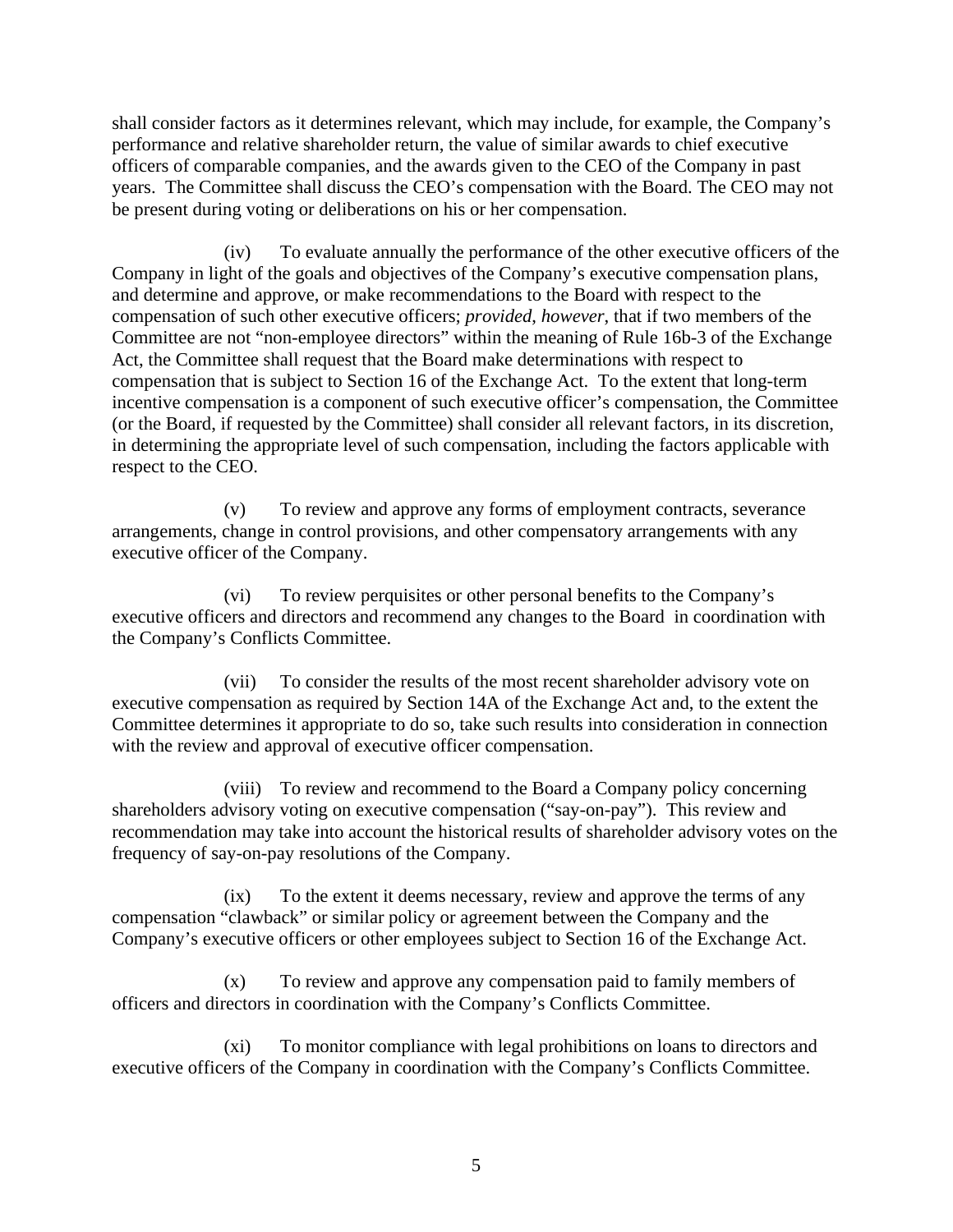(xii) To perform such duties and responsibilities as may be assigned to the Committee under the terms of any executive compensation plan.

### F. **General Compensation and Employee Benefit Plans**

The Committee shall have, among others, the following duties and responsibilities with respect to the Company's general compensation and employee benefit plans, including incentivecompensation and equity-based plans:

(i) To review at least annually the goals and objectives of the Company's general compensation plans and other employee benefit plans, including incentive-compensation and equity-based plans, and amend, or recommend that the Board amend, these goals and objectives if the Committee deems it appropriate.

(ii) To review at least annually the Company's general compensation plans and other employee benefit plans, including incentive-compensation and equity-based plans, in light of the goals and objectives of these plans, and recommend that the Board amend these plans if the Committee deems it appropriate.

(iii) To review all equity-compensation plans to be submitted for shareholder approval under the NYSE listing standards, and to review and, in the Committee's sole discretion, approve all equity-compensation plans that are exempt from such shareholder approval requirement.

(iv) To review compensation arrangements for the Company's employees to evaluate whether incentive and other forms of pay encourage unnecessary or excessive risk taking, and review and discuss, at least annually, the relationship between risk management policies and practices, corporate strategy and the Company's compensation arrangements.

# G. **Other Compensation Related Responsibilities.**

The Committee shall have the following additional duties and responsibilities:

(i) To review and discuss with management the Company's CD&A, and, based on that review and discussion, to recommend to the Board that the CD&A be included in the Company's annual proxy statement or annual report on Form 10-K.

(ii) To prepare the Compensation Committee Report in accordance with the rules and regulations of the SEC for inclusion in the Company's annual proxy statement or annual report on Form 10-K.

(iii) To review and, if the Committee deems it appropriate, comment on the description of the Committee's processes and procedures for the consideration and determination of executive and director compensation to be included in the Company's annual report on Form 10-K.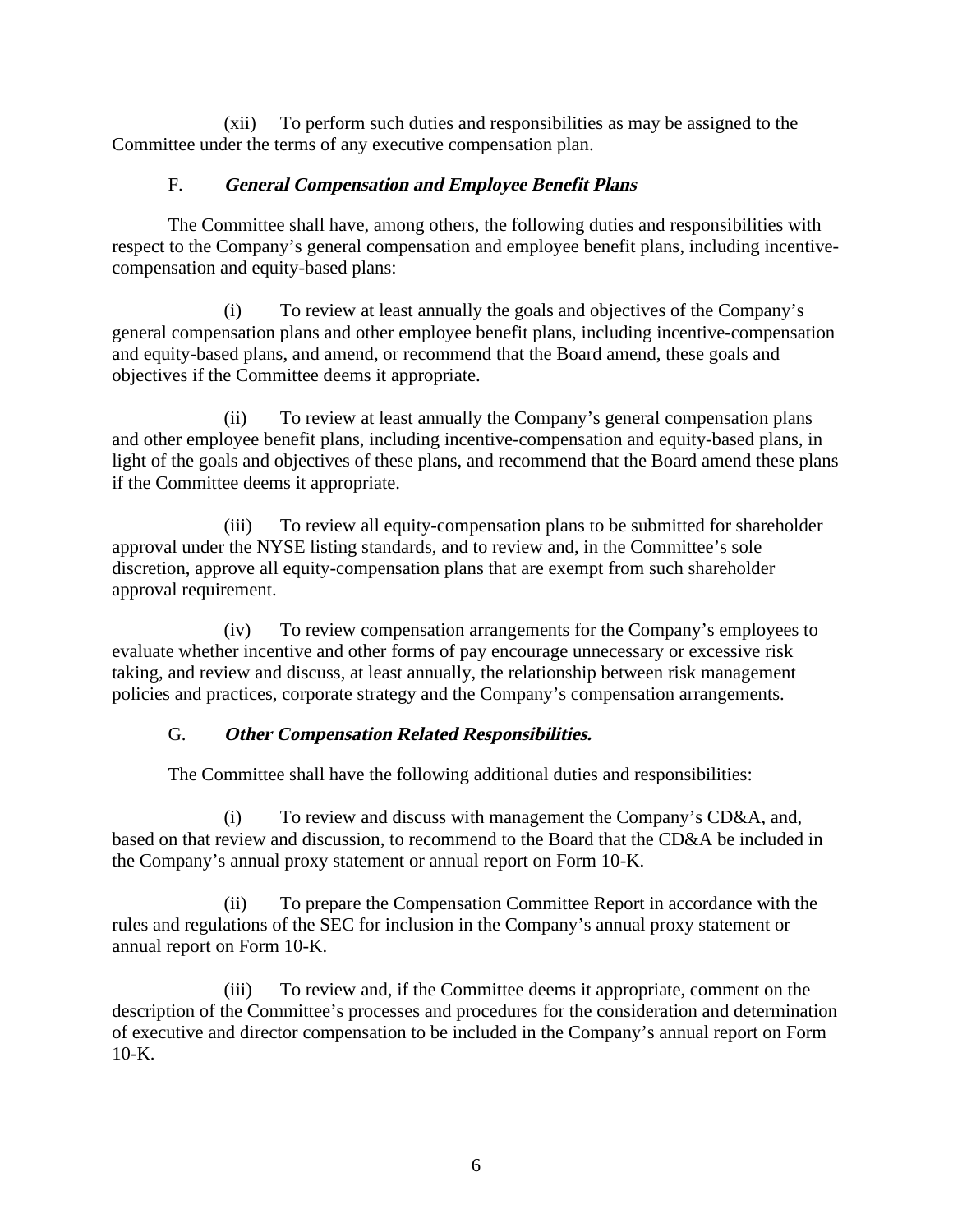### H. **Corporate Governance**

The following shall be the goals and responsibilities of the Committee with respect to corporate governance:

(i) To develop and review periodically the corporate governance principles adopted by the Board to ensure that they are appropriate for the Company and to recommend any desirable changes to the Board.

(ii) To recommend to the Board for adoption, and maintain, a Code of Business Conduct and Ethics for directors, officers, and employees, and review reports submitted to the Committee pursuant to the reporting provisions of that code.

(iii) To consider any other corporate governance issues that arise from time to time and to develop appropriate recommendations for the Board.

(iv) To oversee the evaluation of the Board as a whole and management, to evaluate and periodically report to the Board on the performance and effectiveness of the Board, and to establish procedures to enable the Committee to exercise this oversight function.

(v) To assist management in the review of director and officer liability insurance requirements and the alternative methods available for satisfying them.

(vi) To recommend to the Board procedures with respect to other shareholder communications to the Board.

In addition to the foregoing, the Committee shall perform such other functions as assigned by law, the Company's certificate of formation or limited liability company agreement, in each case, as amended from time to time, or the Board.

# **V. EVALUATION OF THE COMMITTEE**

The Committee shall, no less frequently than annually, evaluate its performance. In conducting this review, the Committee shall evaluate whether this Charter appropriately addresses the matters that are or should be within its scope and shall recommend such changes as it deems necessary or appropriate. The Committee shall address all matters that the Committee considers relevant to its performance, including at least the following: the adequacy, appropriateness and quality of the information and recommendations presented by the Committee to the Board, the manner in which they were discussed or debated, and whether the number and length of meetings of the Committee were adequate for the Committee to complete its work in a thorough and thoughtful manner.

The Committee shall deliver to the Board a report, which may be oral, setting forth the results of its evaluation, including any recommended amendments to this Charter and any recommended changes to the Company's or the Board's policies or procedures.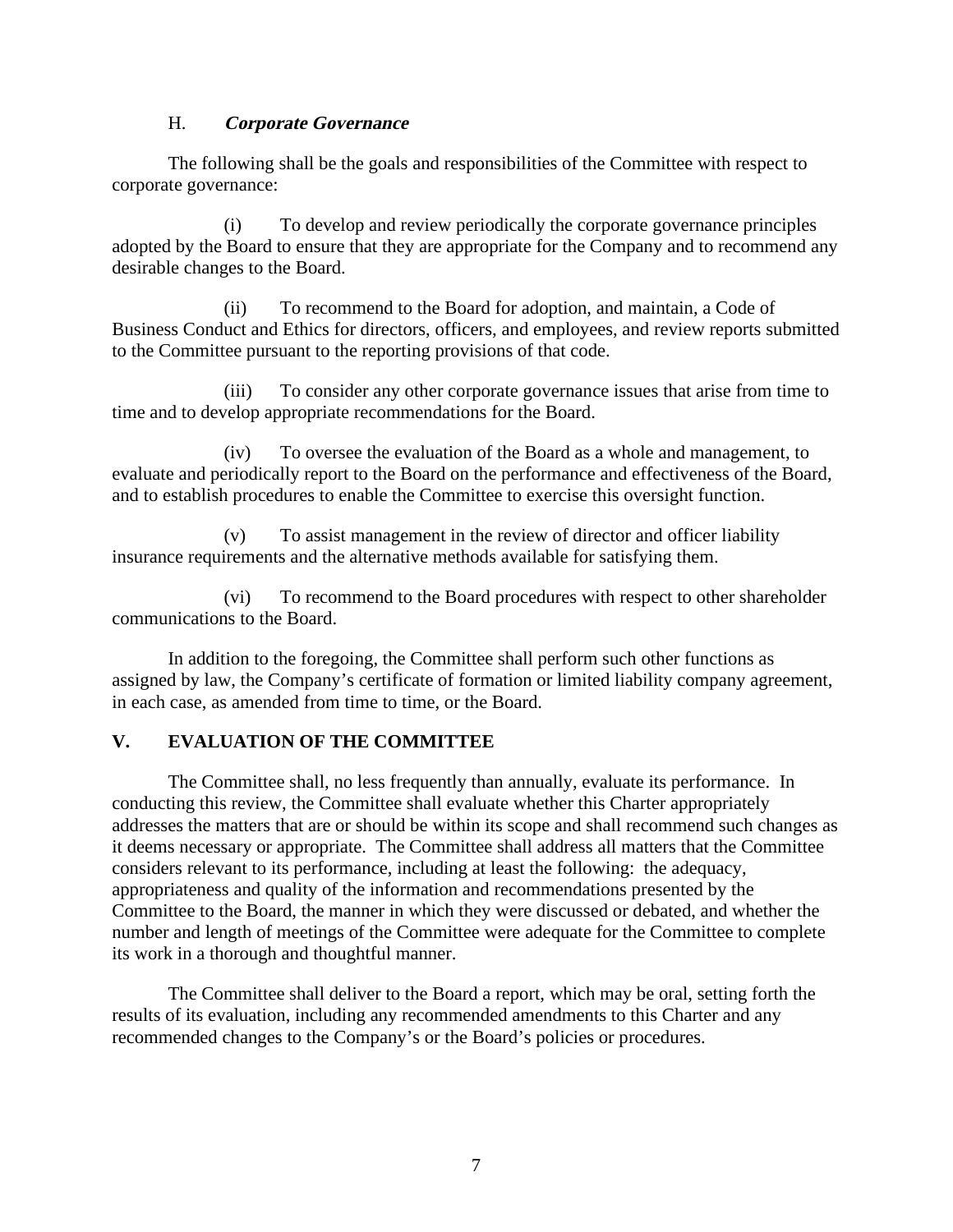#### **VI. INVESTIGATIONS AND STUDIES; OUTSIDE ADVISERS**

In performing its duties and responsibilities, the Committee may conduct or authorize investigations into or studies of matters within the Committee's scope of responsibilities, and may, in its sole discretion, retain or obtain the advice of a compensation consultant, legal counsel or other adviser. The Committee shall be directly responsible for the appointment, compensation and oversight of the work of any compensation consultant, legal counsel or other adviser retained by the Committee, the expense of which shall be borne by the Company. The Committee may select a compensation consultant, legal counsel or other adviser to the Committee only after taking into consideration the following:

- (a) The provision of other services to the Company by the person that employs the compensation consultant, legal counsel or other adviser;
- (b) The amount of fees received from the Company by the person that employs the compensation consultant, legal counsel or other adviser, as a percentage of the total revenue of the person that employs the compensation consultant, legal counsel or other adviser;
- (c) The policies and procedures of the person that employs the compensation consultant, legal counsel or other adviser that are designed to prevent conflicts of interest;
- (d) Any business or personal relationship of the compensation consultant, legal counsel or other adviser with a member of the Committee;
- (e) Any shares of the Company owned by the compensation consultant, legal counsel or other adviser; and
- (f) Any business or personal relationship of the compensation consultant, legal counsel, other adviser or the person employing the adviser with an executive officer of the Company.

The Committee shall conduct the independence assessment with respect to any compensation consultant, legal counsel or other adviser that provides advice to the Committee, other than: (i) in-house legal counsel; and (ii) any compensation consultant, legal counsel or other adviser whose role is limited to the following activities for which no disclosure would be required under Item 407(e)(3)(iii) of Regulation S-K: consulting on any broad-based plan that does not discriminate in scope, terms, or operation, in favor of executive officers or directors of the Company, and that is available generally to all salaried employees; or providing information that either is not customized for the Company or that is customized based on parameters that are not developed by the compensation consultant, and about which the compensation consultant does not provide advice.

Nothing herein requires a compensation consultant, legal counsel or other compensation adviser to be independent, only that the Committee consider the enumerated independence factors before selecting or receiving advice from a compensation consultant, legal counsel or